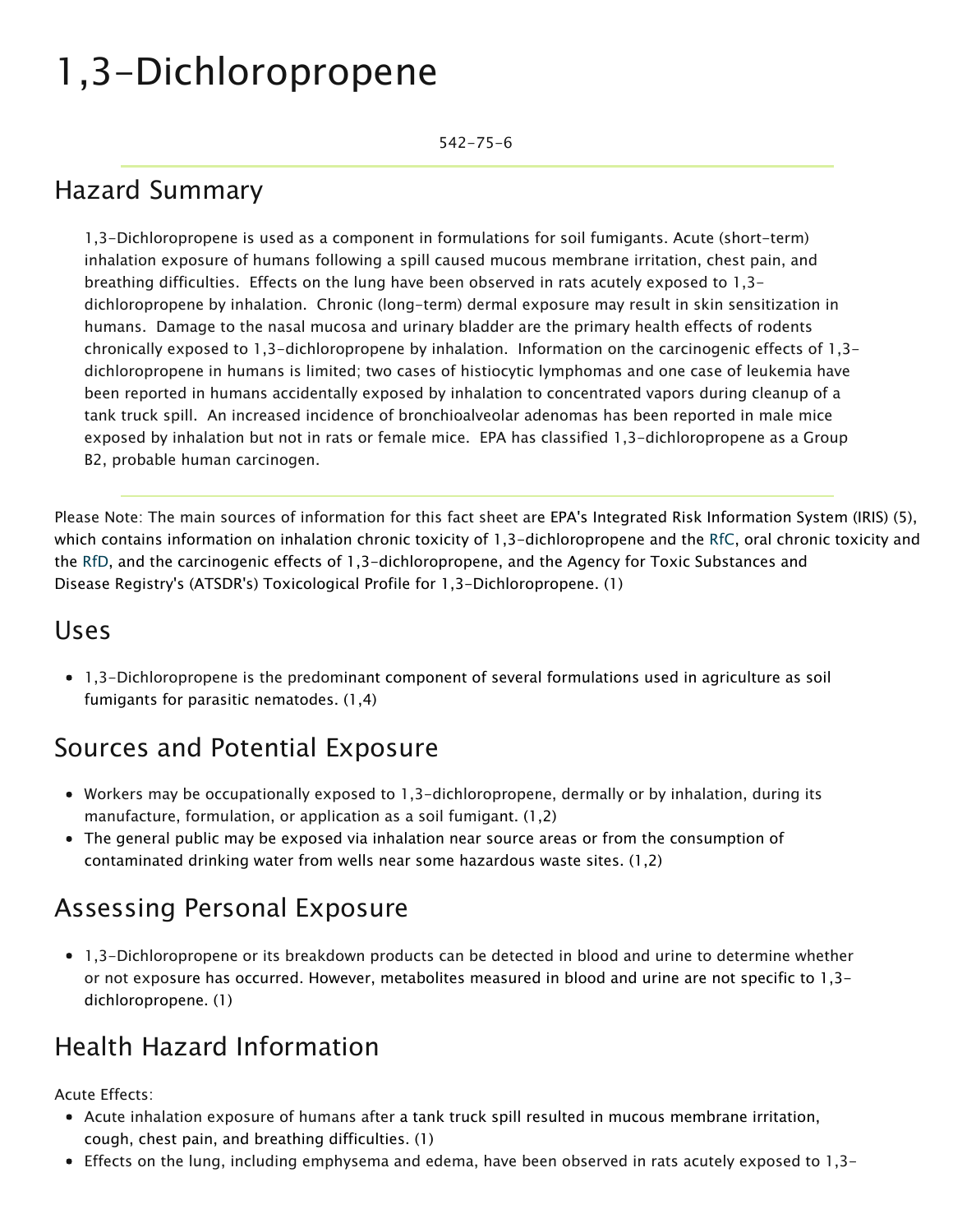dichloropropene by inhalation. (1)

- Lung congestion and hemorrhage, ulcerations of the glandular stomach, hemorrhage of the small intestine, dark and patchy liver, and hemorrhage of the liver have been observed in rats acutely exposed to 1,3 dichloropropene in their diet or via gavage (experimentally placing the chemical in the stomach). Neurotoxic effects, including hunched posture, lethargy, ptosis, ataxia, and decreased respiratory rate, have also been observed in orally exposed rats. (1)
- Acute animal tests in rats, mice, and rabbits have demonstrated 1,3-dichloropropene to have [moderate](https://www.epa.gov/haps/about-health-effects-fact-sheets) acute toxicity from inhalation, [moderate](https://www.epa.gov/haps/about-health-effects-fact-sheets) to [high](https://www.epa.gov/haps/about-health-effects-fact-sheets) acute toxicity from oral exposure, and [high](https://www.epa.gov/haps/about-health-effects-fact-sheets) acute toxicity from dermal exposure. (3)

Chronic Effects (Noncancer):

- Chronic dermal exposure may result in skin sensitization in humans. (1)
- Damage to the nasal mucosa and urinary bladder are the primary health effects of rodents chronically exposed to 1,3-dichloropropene by inhalation. Hyperplastic lesions of the upper respiratory tract and degeneration of the olfactory epithelium in the nasal turbinates have been observed in chronically exposed rats and mice. Chronic inhalation exposure of mice has resulted in changes in the urinary bladder. (1,4,5)
- In mice chronically exposed by inhalation, hyperplasia and hyperkeratosis of the forestomach and effects to the urinary bladder, liver, and kidneys have been observed. In one study, reversible cloudy swelling of the renal tubular epithelium was reported in rats chronically exposed by inhalation. (1,4,5)
- Hyperplasia of the forestomach and decreased body weight resulted in rats exposed to 1,3 dichloropropene in the diet, and hyperplasia of the urinary bladder resulted in mice chronically exposed via gavage. (1,4)
- The Reference Concentration ([RfC](https://www.epa.gov/haps/health-effects-notebook-glossary)) for 1,3-dichloropropene is 0.02 milligrams per cubic meter (mg/m 3 ) based on hypertrophy/hyperplasia of the nasal respiratory epithelium in mice. The [RfC](https://www.epa.gov/haps/health-effects-notebook-glossary) is an estimate (with uncertainty spanning perhaps an order of magnitude) of a continuous inhalation exposure to the human population (including sensitive subgroups) that is likely to be without appreciable risk of deleterious noncancer effects during a lifetime. It is not a direct estimator of risk but rather a reference point to gauge the potential effects. At exposures increasingly greater than the [RfC](https://www.epa.gov/haps/health-effects-notebook-glossary), the potential for adverse health effects increases. Lifetime exposure above the [RfC](https://www.epa.gov/haps/health-effects-notebook-glossary) does not imply that an adverse health effect would necessarily occur. (5)
- EPA has high confidence in the [RfC](https://www.epa.gov/haps/health-effects-notebook-glossary) based on: high confidence in the study on which the [RfC](https://www.epa.gov/haps/health-effects-notebook-glossary) was based because it is a well-designed study using two species of animals (both sexes) and including detailed histopathological examinations of numerous tissues with extensive analysis of the respiratory system and corroborative studies performed in both rats and mice have also shown this to be a sensitive endpoint; and high confidence in the database because several studies reported similar effects on the respiratory system at comparable exposure levels, and acute effects observed in humans were similar to the animal effects. (5)
- The Reference Dose [\(RfD\)](https://www.epa.gov/haps/health-effects-notebook-glossary) for 1,3-dichloropropene is 0.03 milligrams per kilogram per day (mg/kg/d) based on chronic irritation of the forestomach in rats. (5)
- EPA has high confidence in the [RfD](https://www.epa.gov/haps/health-effects-notebook-glossary) based on: high confidence in the study on which the [RfD](https://www.epa.gov/haps/health-effects-notebook-glossary) was based because it was well designed, well conducted, and consistent with other findings, and high confidence in the database because of reproductive and developmental studies, toxicokinetics, inhalation toxicity, and genotoxicity. (5)

Reproductive/Developmental Effects:

- A study of male workers engaged in the manufacture of 1,3-dichloropropene indicated no significant effect on fertility at exposure levels occurring in the work environment. (4)
- No evidence of developmental toxicity was observed in rats or rabbits exposed to 1,3-dichloropropene by inhalation, but significant maternal toxicity was seen in both species. (4)
- In one study of rats exposed by inhalation, fewer fetuses per litter were reported at the highest exposure concentration but maternal toxicity was also observed. (1)
- In other studies, no adverse reproductive effects were observed in rats and mice exposed by inhalation.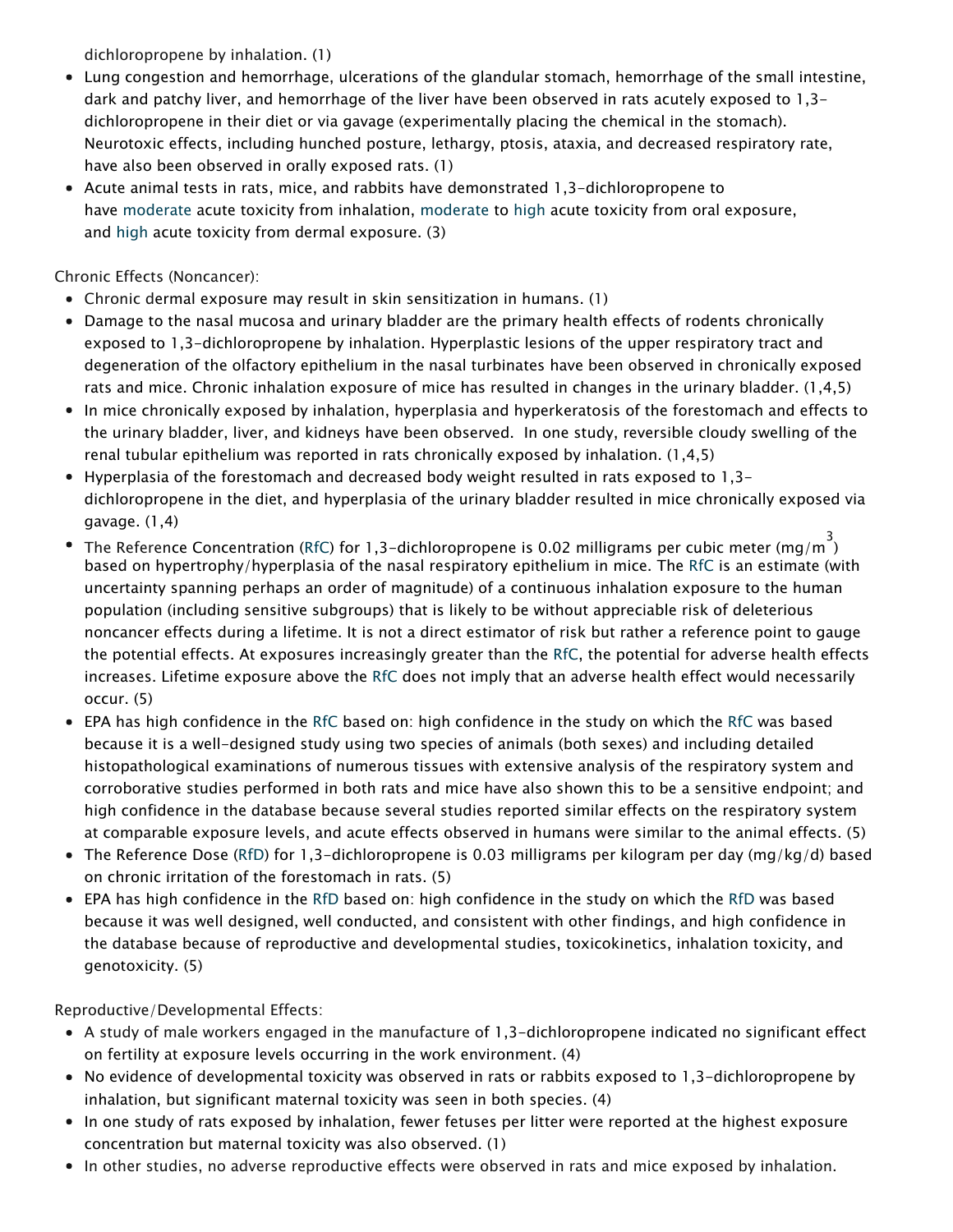Cancer Risk:

- Information on the carcinogenic effects of 1,3-dichloropropene in humans is limited. Two cases of histiocytic lymphomas and one case of leukemia have been reported in emergency response personnel exposed to concentrated 1,3-dichloropropene vapors during cleanup of a tank truck spill. (1,4,5)
- An increased incidence of bronchioalveolar adenomas has been reported in male mice exposed by inhalation but not in rats or female mice. (1,4)
- Forestomach and liver tumors in rats and forestomach, urinary bladder, and lung tumors in mice have been observed in rodents exposed to 1,3-dichloropropene via gavage. Liver tumors were noted in rats exposed to 1,3-dichloropropene in the diet. (1,4,5)
- EPA has classified 1,3-dichloropropene as a Group B2, probable human carcinogen. (5)
- EPA uses mathematical models, based on animal studies, to estimate the probability of a person developing cancer from breathing air containing a specified concentration of a chemical. EPA has calculated an inhalation unit risk estimate of  $4 \times 10^{-6}$  (µg/m)  $^{3}$  . (5)
- EPA has calculated an oral cancer slope factor of 0.1 (mg/kg/d) $^{-1}$ . (5)

## Physical Properties

- The chemical formula for 1,3-dichloropropene is C H Cl , and its molecular weight is 110.98 g/mol. (1)<br>die Richte
- 1,3-Dichloropropene occurs as a colorless liquid that dissolves in water. (1)
- 1,3-Dichloropropene has a sweet chloroform-like odor, with an odor threshold of 1 part per million (ppm). (1)
- The vapor pressure for 1,3-dichloropropene is 34 to 43 mm Hg at 25 °C, and its log octanol/water partition coefficient (log K ) is 1.60. (1)<br>The definition of t<sup>ow</sup> the definition
- The half-life of 1,3-dichloropropene in ambient air may range from 7 to 50 hours. (1)

Conversion Factors:

To convert concentrations in air (at 25°C) from ppm to mg/m<sup>3</sup>: mg/m<sup>3</sup> = (ppm) × (molecular weight of the  $\mathsf{compound}) / (24.45)$ . For 1,3-dichloropropene: 1 ppm = 4.54 mg/m.

#### Health Data from Inhalation Exposure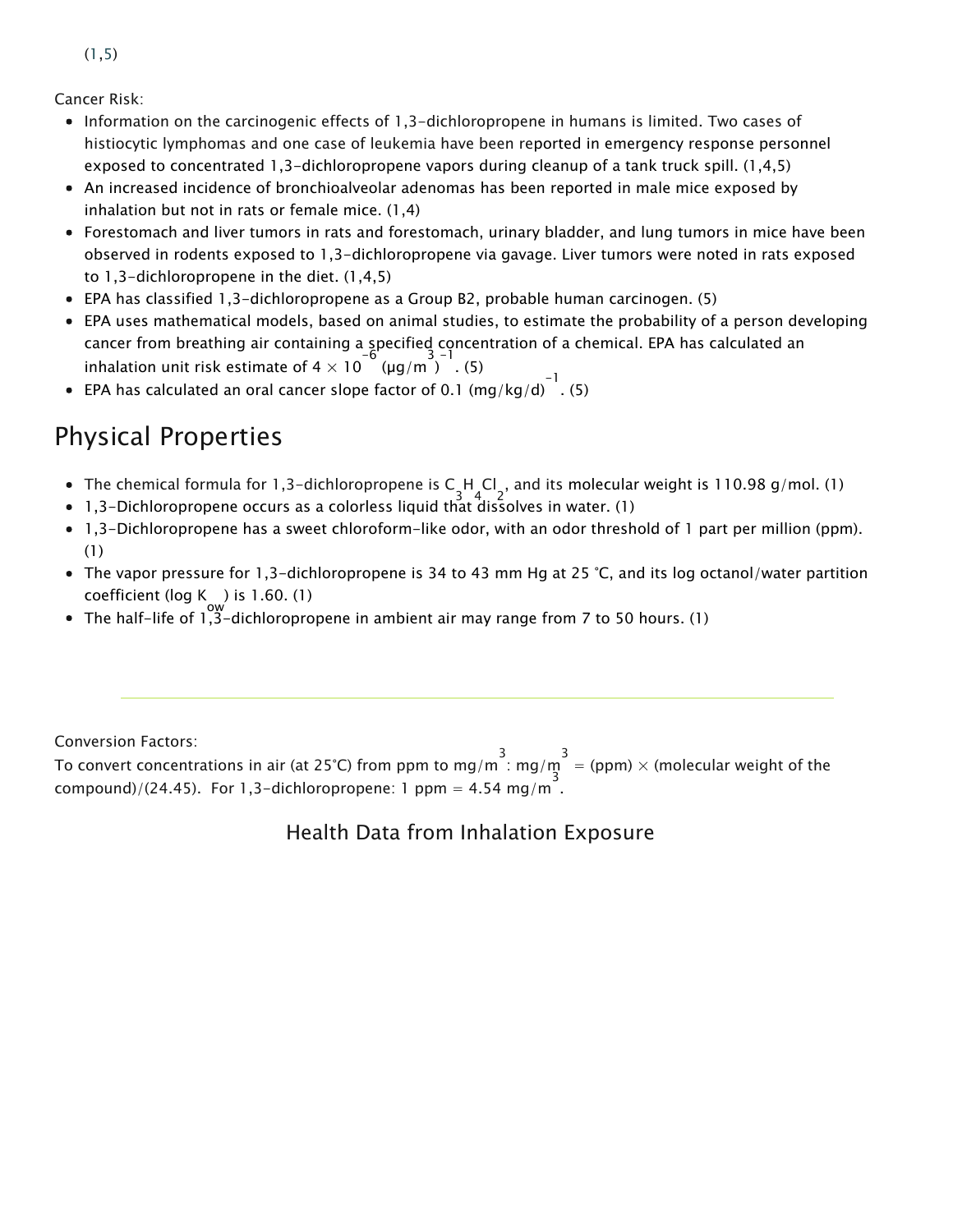### 1,3-Dichloropropene



ACGIH TLV --American Conference of Governmental and Industrial Hygienists' threshold limit value expressed as a time-weighted average; the concentration of a substance to which most workers can be exposed without adverse effects.

LC 50 (Lethal Concentration 50 )--A calculated concentration of a chemical in air to which exposure for a specific length of time is expected to cause death in 50% of a defined experimental animal population. LOAEL--Lowest-observed-adverse-effect level.

NIOSH REL --National Institute of Occupational Safety and Health's recommended exposure limit; NIOSHrecommended exposure limit for an 8- or 10-h time-weighted-average exposure and/or ceiling. NOAEL--No-observed-adverse-effect level.

OSHA PEL--Occupational Safety and Health Administration's permissible exposure limit expressed as a timeweighted average; the concentration of a substance to which most workers can be exposed without adverse effect averaged over a normal 8-h workday or a 40-h workweek.

The health and regulatory values cited in this factsheet were obtained in May 2000.

a<br>Health numbers are toxicological numbers from animal testing or risk assessment values developed by EPA.

b Regulatory numbers are values that have been incorporated in Government regulations, while advisory numbers are nonregulatory values provided by the Government or other groups as advice. NIOSH and ACGIH numbers are advisory.

c<br>The LOAEL and NOAEL are from the critical study used as the basis for the EPA RfC.